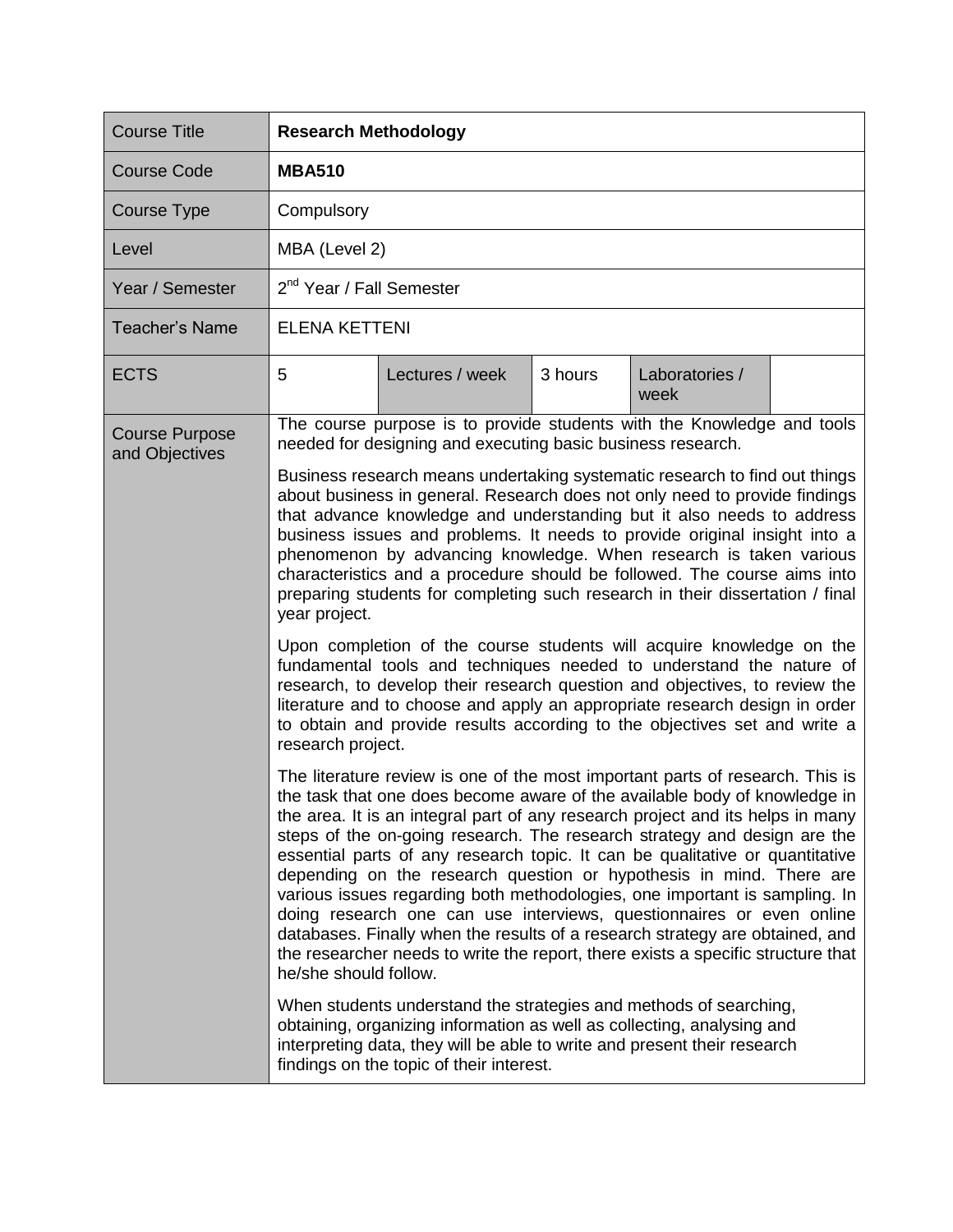| Learning              | By the end of the module, you should be able to:                                                                                                                                                                                                                                                                                                                                                                                                                                                                                                                                                                                                                                                                                                                                                                                                                                          |          |             |  |  |
|-----------------------|-------------------------------------------------------------------------------------------------------------------------------------------------------------------------------------------------------------------------------------------------------------------------------------------------------------------------------------------------------------------------------------------------------------------------------------------------------------------------------------------------------------------------------------------------------------------------------------------------------------------------------------------------------------------------------------------------------------------------------------------------------------------------------------------------------------------------------------------------------------------------------------------|----------|-------------|--|--|
| <b>Outcomes</b>       | Explain and understand the need for, and methods to search for,<br>extract, and synthesize information in a particular subject and topic<br>area.<br>Obtain and evaluate information from a variety of sources including<br>$\bullet$<br>primary and secondary data and appraise information sources on the<br>basis of quality and reliability<br>Formulate and clarify their research topic and objectives<br>$\bullet$<br>Explain the different methods for collecting data (qualitative and<br>$\bullet$<br>quantitative)<br>Consider different research strategies based on their research<br>$\bullet$<br>project and objectives<br>Apply data collection through interviews and evaluate the data<br>obtained<br>Collect, enter and analyze quantitative data and interpret results<br>using the IBM SPSS software<br>Write a research project                                     |          |             |  |  |
| Prerequisites         | <b>NONE</b>                                                                                                                                                                                                                                                                                                                                                                                                                                                                                                                                                                                                                                                                                                                                                                                                                                                                               | Required | <b>NONE</b> |  |  |
| <b>Course Content</b> | 1. Nature of Business Research - Research Topic<br>Understand and define the features of business research<br>Obtain a clear understanding of the different characteristics of research<br>Identify and evaluate the different attributes of a good research topic<br>Analyze and apply the different techniques of generating research ideas<br>Demonstrate how research ideas can be refined<br>Consider different ways of writing a research question or a hypothesis<br>Comprehend the importance of theory in writing research questions and<br>hypothesis                                                                                                                                                                                                                                                                                                                           |          |             |  |  |
|                       | 2. Critically reviewing the literature:<br>Demonstrate awareness of current state of knowledge and identify how<br>your research fits in the wider context<br>Evaluate research done by other authors in your subject area<br>Develop your research questions and objectives finding research<br>opportunities not done until now<br>Discover and consider research approaches, strategies and techniques<br>appropriate<br>Highlight the issues where your work will provide new<br>insights<br>demonstrating linkage to your research question and objectives<br>Consider all different types of sources available<br>Understand how literature needs to be properly referenced<br>3. Research strategy and design<br>Understand the different strategies of doing research (quantitative and<br>qualitative)<br>Identifying when each strategy would be appropriate to use and when to |          |             |  |  |
|                       |                                                                                                                                                                                                                                                                                                                                                                                                                                                                                                                                                                                                                                                                                                                                                                                                                                                                                           |          |             |  |  |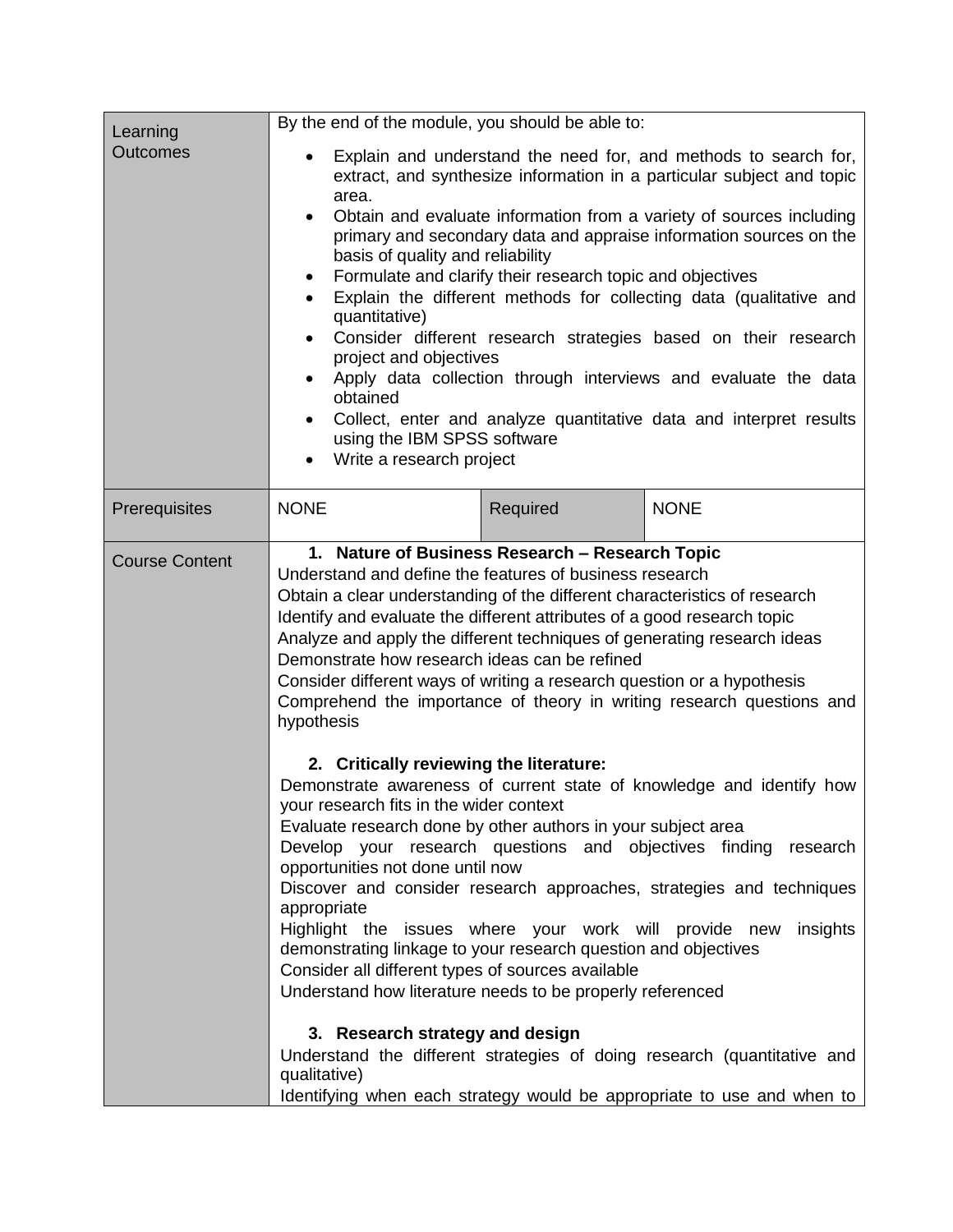|                         | choose a method<br>Explain the process that has to be followed when doing research using each<br>one of the methods<br>Evaluate the strategies considering related benefits, difficulties, and issues<br>the researcher should take into consideration when using each method<br>Understand the concept of sampling and be able to use the appropriate<br>sampling approach<br>4. Data collection using interviews<br>Assess the various problems a researcher is likely to face associated with<br>gaining access to the source<br>Design strategies to gain access<br>Understand how to overcome organizational concerns about the granting of<br>access<br>Identify and evaluate the different types of interviews used to collect data<br>Designing and conducting an interview<br>Nature of data collected and implications for analysis<br>5. Collection of data using questionnaires and online databases<br>(secondary sources of data)<br>Collection of data using online databases from various organizations<br>(Eurostat, OECD, WORLD BANK) and questionnaires<br>Questionnaire techniques<br>Designing a questionnaire<br>Administering the questionnaire<br>Using results from questionnaires for research and data analysis<br>6. Writing the project<br>Demonstrate an understanding of the structure of the research project<br>Identify what is expected to be included in each chapter<br>Develop an appropriate writing style |  |  |  |
|-------------------------|---------------------------------------------------------------------------------------------------------------------------------------------------------------------------------------------------------------------------------------------------------------------------------------------------------------------------------------------------------------------------------------------------------------------------------------------------------------------------------------------------------------------------------------------------------------------------------------------------------------------------------------------------------------------------------------------------------------------------------------------------------------------------------------------------------------------------------------------------------------------------------------------------------------------------------------------------------------------------------------------------------------------------------------------------------------------------------------------------------------------------------------------------------------------------------------------------------------------------------------------------------------------------------------------------------------------------------------------------------------------------------------------------------------------------------------------------|--|--|--|
| Teaching<br>Methodology | The teaching method includes: lectures, discussions, presentations, and lab<br>exercises.                                                                                                                                                                                                                                                                                                                                                                                                                                                                                                                                                                                                                                                                                                                                                                                                                                                                                                                                                                                                                                                                                                                                                                                                                                                                                                                                                         |  |  |  |
|                         | The course is structured around lectures relating to the way a research<br>project is chosen and structured, focusing on qualitative and quantitative<br>methods of research. Students are encouraged to participate in discussions<br>and assignments aiming to help them produce and write reports. Part of this<br>course is given in computer labs to ensure that students are becoming<br>familiar with IBM SPSS.                                                                                                                                                                                                                                                                                                                                                                                                                                                                                                                                                                                                                                                                                                                                                                                                                                                                                                                                                                                                                            |  |  |  |
| <b>Bibliography</b>     | Business Research Methods. 13 <sup>th</sup> edition, 2018, Cooper Donald,<br>Schindler Pamela, McGraw Hill Higher education<br>A gentle Guide to Research Methods, 1 <sup>st</sup> edition, 2006, Rugg and<br>Petre, McGraw Hill education<br>Landau S., Everitt, B. S., (2004). A hand book of statistical Analyses<br>$\bullet$<br>using SPSS, Chapman and Hall/CRC Publications                                                                                                                                                                                                                                                                                                                                                                                                                                                                                                                                                                                                                                                                                                                                                                                                                                                                                                                                                                                                                                                                |  |  |  |